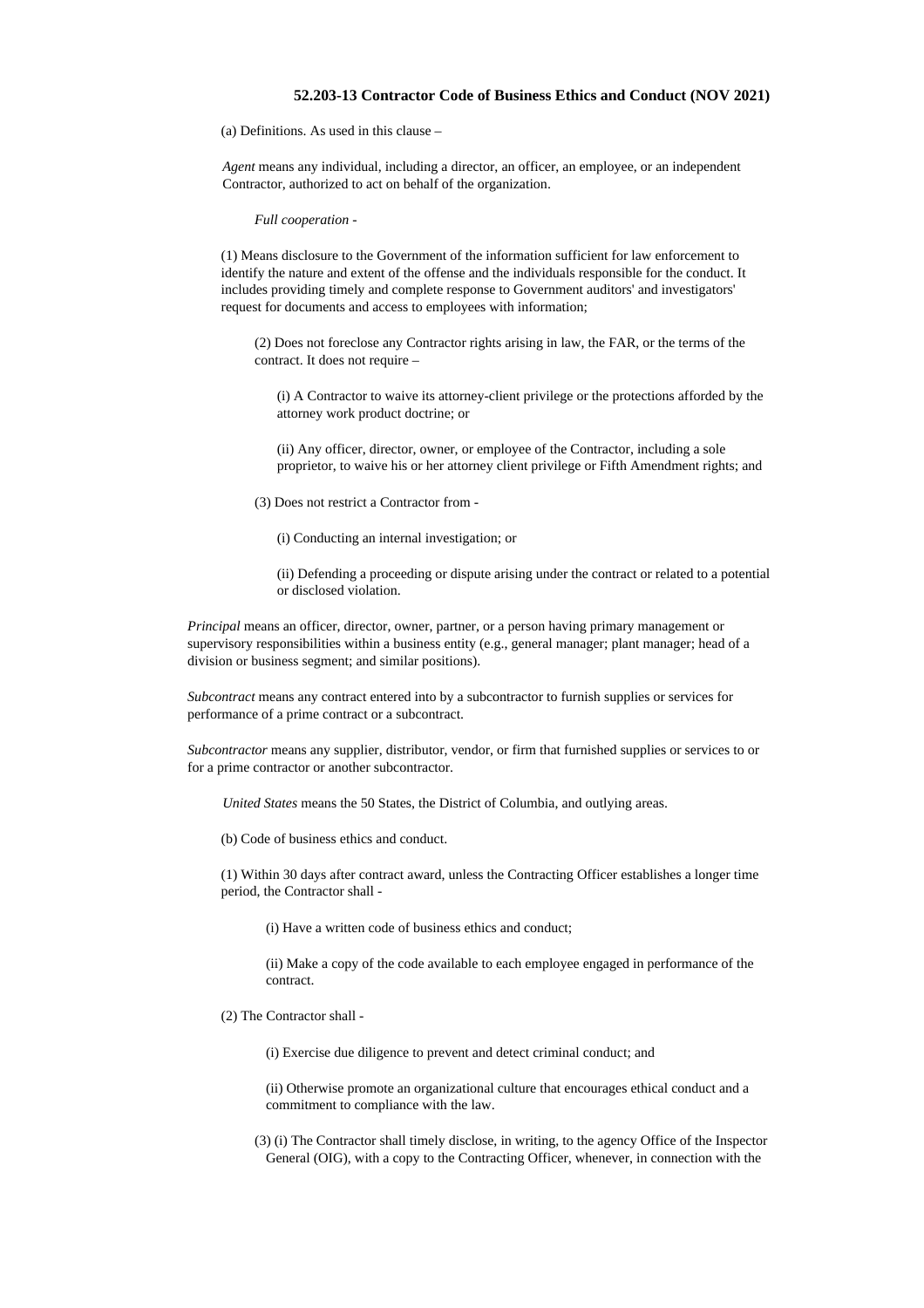award, performance, or closeout of this contract or any subcontract thereunder, the Contractor has credible evidence that a principal, employee, agent, or subcontractor of the Contractor has committed -

(A) A violation of Federal criminal law involving fraud, conflict of interest, bribery, or gratuity violations found in Title 18 of the United States Code; or

(B) A violation of the civil False Claims Act (31 U.S.C. 3729-3733).

(ii) The Government, to the extent permitted by law and regulation, will safeguard and treat information obtained pursuant to the Contractor's disclosure as confidential where the information has been marked "confidential" or "proprietary" by the company. To the extent permitted by law and regulation, such information will not be released by the Government to the public pursuant to a Freedom of Information Act request, 5 U.S.C. Section 552, without prior notification to the Contractor. The Government may transfer documents provided by the Contractor to any department or agency within the Executive Branch if the information relates to matters within the organization's jurisdiction.

(iii) If the violation relates to an order against a Governmentwide acquisition contract, a multi-agency contract, a multiple-award schedule contract such as the Federal Supply Schedule, or any other procurement instrument intended for use by multiple agencies, the Contractor shall notify the OIG of the ordering agency and the IG of the agency responsible for the basic contract.

(c) Business ethics awareness and compliance program and internal control system. This paragraph (c) does not apply if the Contractor has represented itself as a small business concern pursuant to the award of this contract or if this contract is for the acquisition of a commercial product or commercial service as defined at FAR 2.101. The Contractor shall establish the following within 90 days after contract award, unless the Contracting Officer establishes a longer time period:

(1) An ongoing business ethics awareness and compliance program.

(i) This program shall include reasonable steps to communicate periodically and in a practical manner the Contractor's standards and procedures and other aspects of the Contractor's business ethics awareness and compliance program and internal control system, by conducting effective training programs and otherwise disseminating information appropriate to an individual's respective roles and responsibilities.

(ii) The training conducted under this program shall be provided to the Contractor's principals and employees, and as appropriate, the Contractor's agents and subcontractors.

(2) An internal control system.

(i) The Contractor's internal control system shall –

(A) Establish standards and procedures to facilitate timely discovery of improper conduct in connection with Government contracts; and

(B) Ensure corrective measures are promptly instituted and carried out.

(ii) At a minimum, the Contractor's internal control system shall provide for the following:

(A) Assignment of responsibility at a sufficiently high level and adequate resources to ensure effectiveness of the business ethics awareness and compliance program and internal control system.

(B) Reasonable efforts not to include an individual as a principal, whom due diligence would have exposed as having engaged in conduct that is in conflict with the Contractor's code of business ethics and conduct.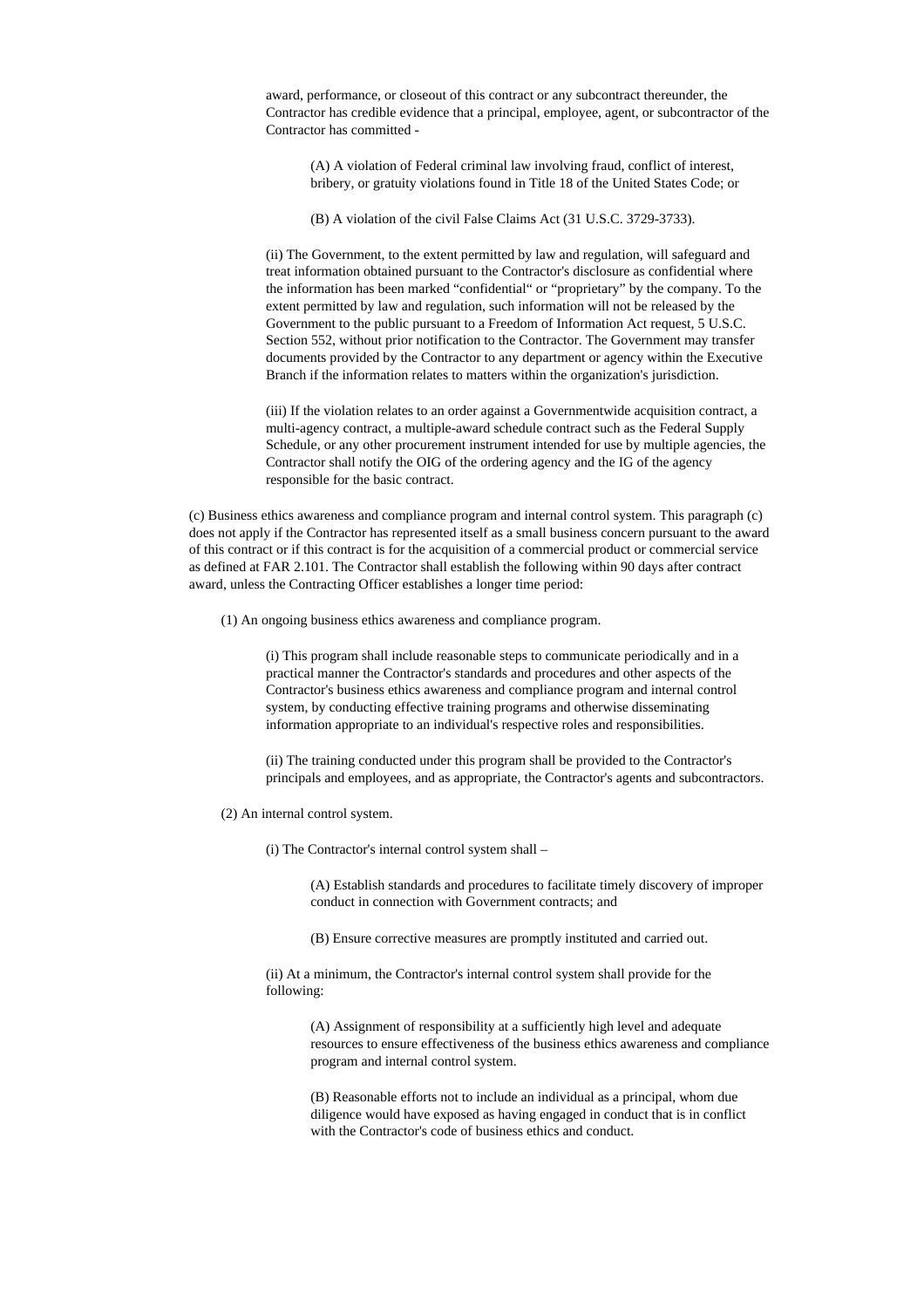(C) Periodic reviews of company business practices, procedures, policies, and internal controls for compliance with the Contractor's code of business ethics and conduct and the special requirements of Government contracting, including -

(1) Monitoring and auditing to detect criminal conduct;

(2) Periodic evaluation of the effectiveness of the business ethics awareness and compliance program and internal control system, especially if criminal conduct has been detected; and

(3) Periodic assessment of the risk of criminal conduct, with appropriate steps to design, implement, or modify the business ethics awareness and compliance program and the internal control system as necessary to reduce the risk of criminal conduct identified through this process.

(D) An internal reporting mechanism, such as a hotline, which allows for anonymity or confidentiality, by which employees may report suspected instances of improper conduct, and instructions that encourage employees to make such reports.

(E) Disciplinary action for improper conduct or for failing to take reasonable steps to prevent or detect improper conduct.

(F) Timely disclosure, in writing, to the agency OIG, with a copy to the Contracting Officer, whenever, in connection with the award, performance, or closeout of any Government contract performed by the Contractor or a subcontractor thereunder, the Contractor has credible evidence that a principal, employee, agent, or subcontractor of the Contractor has committed a violation of Federal criminal law involving fraud, conflict of interest, bribery, or gratuity violations found in Title 18 U.S.C. or a violation of the civil False Claims Act (31 U.S.C. 3729-3733).

(1) If a violation relates to more than one Government contract, the Contractor may make the disclosure to the agency OIG and Contracting Officer responsible for the largest dollar value contract impacted by the violation.

(2) If the violation relates to an order against a Governmentwide acquisition contract, a multi-agency contract, a multiple-award schedule contract such as the Federal Supply Schedule, or any other procurement instrument intended for use by multiple agencies, the contractor shall notify the OIG of the ordering agency and the IG of the agency responsible for the basic contract, and the respective agencies' contracting officers.

(3) The disclosure requirement for an individual contract continues until at least 3 years after final payment on the contract.

(4) The Government will safeguard such disclosures in accordance with paragraph  $(b)(3)(ii)$  of this clause.

(G) Full cooperation with any Government agencies responsible for audits, investigations, or corrective actions.

## (d) *Subcontracts.*

(1) The Contractor shall include the substance of this clause, including this paragraph (d), in subcontracts that exceed the threshold specified in FAR 3.1004(a) on the date of subcontract award and have a performance period of more than 120 days.

(2) In altering this clause to identify the appropriate parties, all disclosures of violation of the civil False Claims Act or of Federal criminal law shall be directed to the agency Office of the